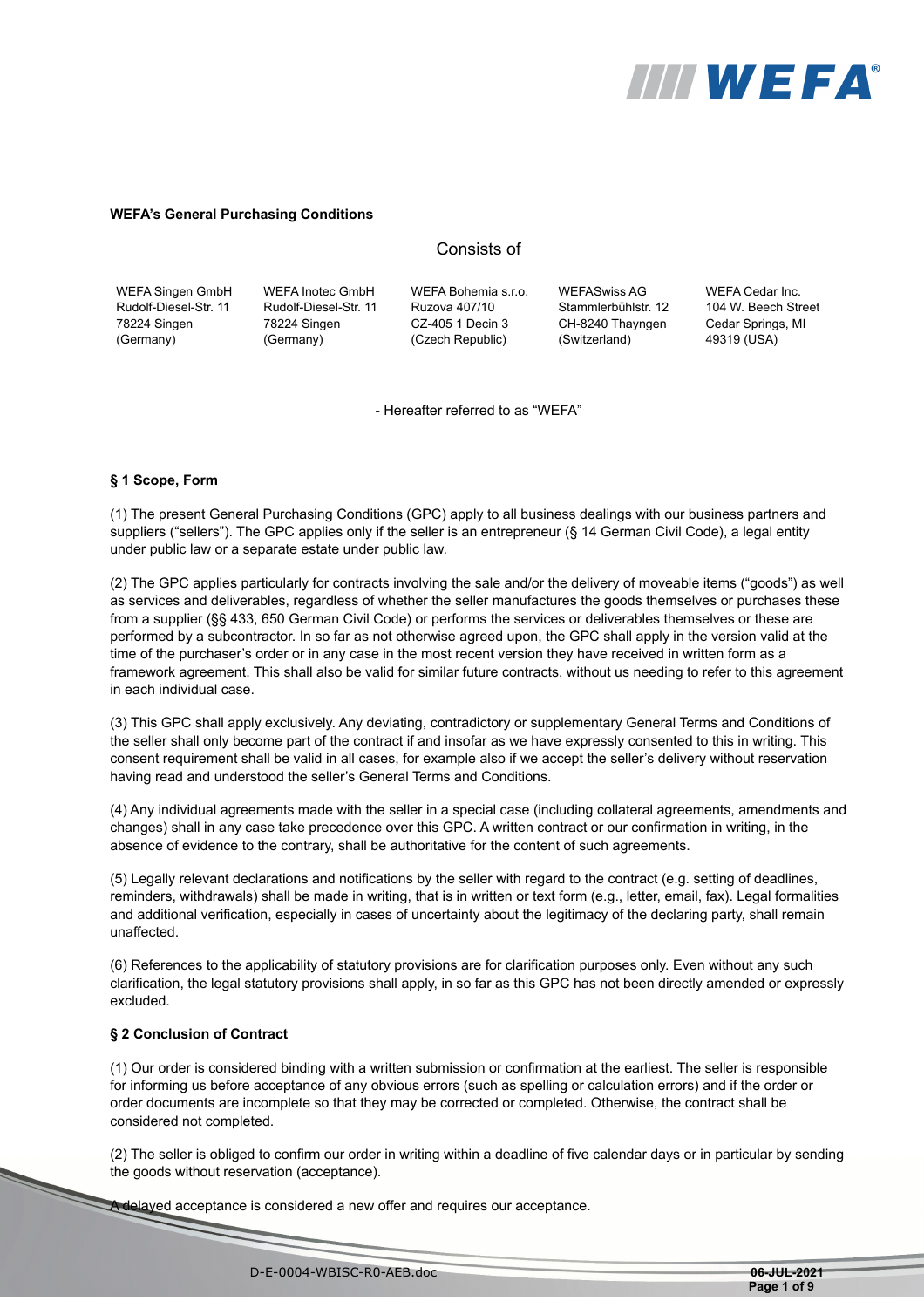# **IIII WEFA®**

## **§ 3 Delivery Time and Delivery Delay**

(1) The delivery time provided by us in the order shall be binding. If the delivery time is not provided in the order and is not otherwise agreed-upon, this shall be two weeks upon conclusion of the contract. The seller is required to inform us promptly in writing if they cannot fulfil the agreed-upon expected delivery times – for whatever reason.

(2) If the seller fails to perform their service or does not do so within the agreed-upon delivery time or is in delay, this shall determine our rights – particularly regarding withdrawal and damage claims – according to the legal stipulations. The provisions in Par. 3 shall remain unaffected.

(3) If the seller is in delay, we can – in addition to other legal claims – demand a lump sum compensation for our damages incurred by the delay in the amount of 1% of the net price per completed calendar week, in total however not more than 5% of the net price of the delayed delivered goods. We reserve the right to prove that higher damages have occurred. The seller reserves the right to prove that no or only much lower damages have occurred.

## **§ 4 Performance, delivery, transfer of risk, default of acceptance**

(1) Delivery goods shall be packed properly, in an environmentally-friendly manner, and shipped in the appropriate containers and transport equipment. Our corresponding delivery instructions shall also be taken into consideration. For the delivery of hazardous goods, the complementary regulations for hazardous goods shall also apply. These must also be adhered to.

(2) The seller shall not be entitled to allow third parties (e.g., subcontractors) to perform services he/she is obliged to render without our express written consent. The seller bears the procurement risk for their own services, unless for this particular case something else has been agreed upon (e.g., stock limitation).

(3) The delivery shall take place "free of charge" to the address listed on the order unless otherwise agreed upon in writing. The agreed-upon delivery and performance dates are binding.

The respective intended destination is also the place of fulfillment for the delivery and any subsequent rectification (obligation to be fulfilled).

(4) The delivery shall include a delivery note including the date (issuance and shipping), the content of the delivery (article number and number of items), as well as our order identification (date and number). If the delivery note is missing or incomplete, we shall not be responsible for any resulting delays in processing and payment. A separate shipping notice with the identical content shall be provided to us independent of the delivery note.

(5) The risk of accidental loss and accidental deterioration of the item shall pass to us upon handover at the place of delivery. In so far as an acceptance is agreed upon, this shall be authoritative for the transfer of risk. In all other respects, the statutory provisions of the law on contracts for work and services shall also apply in the event of acceptance. The transfer or acceptance shall remain the same if we are in default of acceptance.

(6) In the event that we are in default of acceptance, the legal regulations shall apply. However, the seller must also expressly offer its service to us if a specific or determinable calendar time has been agreed for an action or cooperation on our part (e.g. provision of materials). If we are in default of acceptance, the seller is entitled to demand replacement for its additional expenses according to the legal regulations (§ 304 German Civil Code). If the contract concerns a non-reasonable item to be manufactured by the seller (custom-made item), the seller shall only be entitled to additional rights, if we have agreed to cooperate and are responsible for failing to cooperate.

(7) If goods are delivered earlier than agreed upon, we reserve the right to return the items at the seller's expense. If such premature deliveries cannot be returned, the goods shall be stored up to the delivery date with the costs and risks to be borne by the seller.

## **§ 5 Prices and Payment Conditions**

**Source of the Common Service** 

(1) The price listed in the order shall be binding. All prices include the legal VAT, if these are not itemized separately.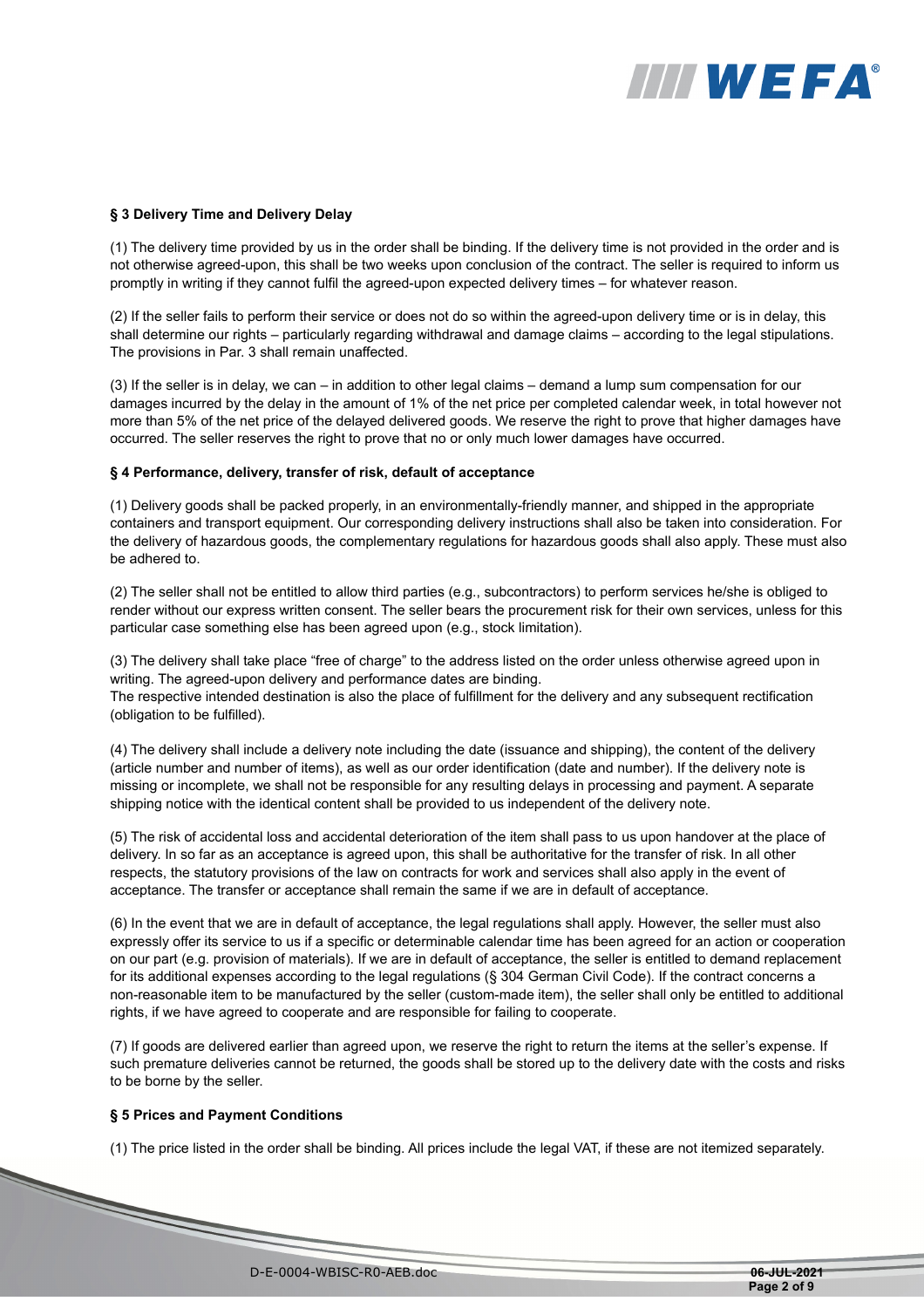

(2) Unless otherwise agreed upon in a particular case, the price shall include all performances, services and supplementary work of the seller (e.g., assembly, installation) as well as all additional costs (e.g., proper packaging, transportation costs including possibly transportation and liability insurance).

(3) The agreed-upon price shall be paid within 30 calendar days after the complete delivery and performance (including, if necessary, an agreed-upon acceptance) as well as receipt of a proper invoice. If we make the payment within 14 calendar days, the seller shall grant us a 3% discount on the net price in the invoice. For bank transfers, the payment is considered on time if our transfer order is received by our bank prior to the payment deadline. We shall not be responsible for delays caused by the payment procedures of the involved banks.

(4) We are not responsible for any default interest charges. In the event of payment default, the legal regulations shall apply.

(5) We shall be entitled to rights of set-off and retention as well as the defense of non-performance of the contract to the extent provided by law. We are particularly entitled to withhold due payments as long as we have claims on incomplete or inadequate performance of the contract against the seller.

(6) The seller only has rights of set-off and retention due to legally identified or undisputed counter claims.

(7) In the case of acceptance of premature delivery or performance, the due date shall be the original agreed-upon delivery or performance due date. Payments shall not be deemed to be a waiver of any notices of defects and shall not constitute any acknowledgement of performance in accordance with the contract.

# **§ 6 Confidentiality and Retention of Title**

(1) We reserve property rights and copyrights for all illustrations, plans, drawings, calculations, usage instructions, product descriptions, gauges, measurement equipment, and any other documents. These documents are to be used exclusively for the purpose of fulfilling the contract and are to be returned to us after the contract has been completed. The documents shall remain confidential to third parties, including after the contract has been completed. The confidentiality agreement shall only expire if and in so far as the information contained in the entrusted documents is common knowledge.

(2) The above provision applies correspondingly to substances and materials (e.g., software, finished and semifinished products) as well as for dies, templates, samples and other items that we make available to the seller for manufacturing purposes. Such items shall – as long as they are not processed – be stored separately at the seller's expense and insured to a reasonable extent against destruction and loss.

(3) Any processing, mixing or connecting (further processing) of items provided by the seller is done for us. The same applies to further processing of the delivered goods by us, so that we shall be considered the manufacturer and shall acquire ownership of the product, at the latest with the processing according to the statutory provisions.

(4) The transfer of ownership of the goods to us shall be unconditional and regardless of whether the payment of the price has been made. If, however, in an individual case, we accept an offer from the seller that transfer of ownership is conditional on payment of the purchase price, the seller's retention of title shall expire at the latest upon payment of the purchase price for the goods delivered. We shall remain authorized to resell the goods in the ordinary course of business even prior to payment of the purchase price with advance assignment of the claim arising therefrom (alternatively, the simple reservation of title extended to the resale shall apply). This excludes all other forms of retention of title, in particular the extended retention of title, the passed-on retention of title and the retention of title extended to further processing.

# **§ 7 Quality Management System**

(1) The seller shall maintain a documented quality management system according to DIN EN ISO 9001 (and/or IATF 16949 and/or DIN EN ISO 13485) in its current version and will manufacture and test the product corresponding to the rules of this quality management system. This concerns all products, whether these are manufactured by the seller themselves (if applicable as dealer) or by third parties. An environmental management system (ISO 14001) as well as an energy management system (e.g., according to ISO 50001) are requested.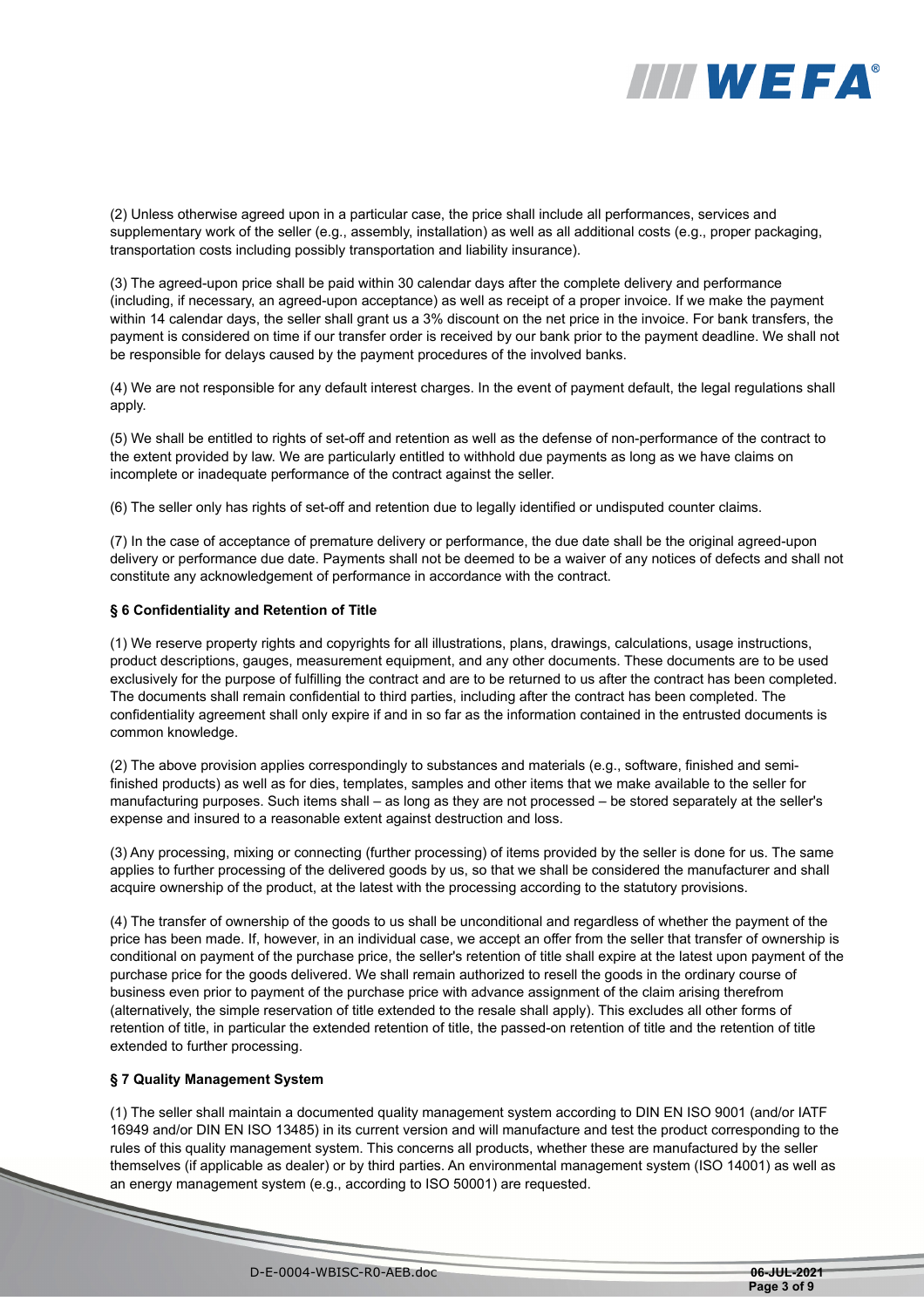

(2) If the seller procures production and testing equipment, software, services, materials or other preliminary supplies from preliminary suppliers for the manufacturing or quality assurance of the products, it shall, according to contract, include these in its quality management system or ensure the quality of the preliminary supplies itself.

(3) The seller shall keep records of the performance of the aforementioned quality assurance measures, in particular of measured values and test results, and shall keep these records as well as any samples of the products in a wellorganized manner. They shall allow the customer to inspect the records to the extent necessary and hand over copies of the records and any samples.

(4) Special characteristics require special attention, since deviations in these characteristics can have a particular influence on product safety, service life, assembly capability, function, or quality of subsequent manufacturing operations as well as legal regulations. Special characteristics are such characteristics that are verified in a special manner, functionally important characteristics as well as characteristics important for process. They are to be identified by the seller on the basis of the specified drawings and information and marked in all relevant product and process documents, such as drawings, FMEA, risk analyses, work plans, inspection plans, and production control plans. These features must be particularly taken into consideration and monitored in all relevant planning steps.

(5) If the seller intends to change manufacturing processes, machines/plants or sources of supply that have not been explicitly approved within the scope of sampling, this must be notified in advance and approved by us. Changes to the product or process must be notified in advance, are subject to approval, and must be documented in a product and process life cycle.

(6) To ensure the ability to deliver, the seller is required to develop a system of preventive maintenance for production equipment. In addition to defining the preventive maintenance intervals, an emergency strategy must be drawn up for the processes that have an influence on delivery capability. The seller is responsible for the packaging of its components. This packaging must be designed in such a way that the product cannot be damaged or contaminated by external influences during transport. The seller must coordinate the planned type of packaging with us allowing for sufficient time before the start of series delivery. All products which may be adversely affected by interactions with their environment shall be protected in a suitable manner. The planned preservation (if necessary) is to be coordinated with us on the seller's initiative allowing for sufficient time before the start of delivery. Suitable means of transport shall be organized to avoid any damages that may be caused by internal and external transport. The means of transport shall be documented in the work plans. The seller shall ensure, by marking the products or, if this is impossible or impractical, by taking other suitable measures, so that, in the event of product defects, it can immediately determine which other products may be affected (ensuring traceability). The seller shall inform us in writing about its labeling system or other measures in such a way that the latter can make its own determinations to the extent necessary.

(7) The seller is responsible for the cleanliness of their parts and packaging. Our residual dirt specifications are to be taken into account here.

(8) If the type and scope of the tests as well as the testing equipment and methods have not been firmly agreed upon between the seller and us, we shall be prepared, at the seller's request, to discuss the tests with the seller within the scope of our knowledge, experience, and possibilities in order to determine the respective required state of testing technology. In addition, we shall, upon request, inform the seller about the relevant safety regulations.

(9) In the case of materials and raw materials, the tolerance range within which the delivery moves shall be verified by the unsolicited provision and delivery of test certificates by the seller.

(10) This quality management system is intended to achieve the common goal of "zero defects".

#### **§ 8 Legal and Regulatory Regulations**

(1) Insofar as authorities demand access to our production process and inspection documents for the purpose of verifying certain requirements, the seller agrees, at our request, to grant them the same rights in its plant and to provide all reasonable assistance in this regard.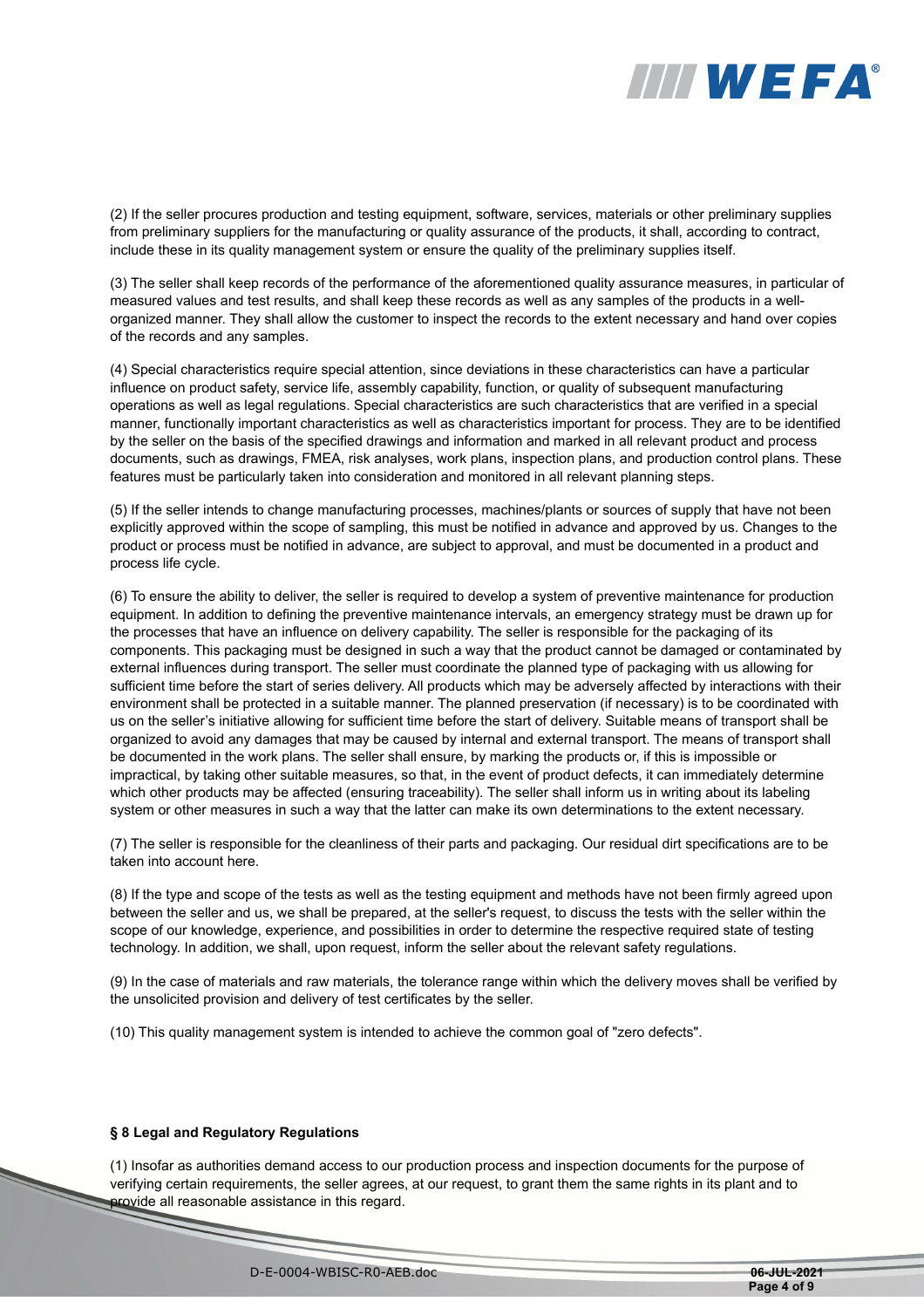

The materials supplied by our sellers must comply with the relevant national and European legal provisions and the regulations and guidelines of authorities, professional associations and trade associations of the Federal Republic of Germany in the currently valid versions. Furthermore, the obligations resulting from Regulation (EC) No. 1907/2006 (REACH Regulation) and Regulation (EU) 2017/821 (Conflict Minerals), among others, must be complied with. The seller shall confirm compliance with mandatory legal requirements and provide evidence thereof accordingly. The corresponding documentation along the supply chain shall be transmitted to us in a suitable manner upon our request.

Technical work equipment as defined by the EC Machinery Directive must bear the CE label. The following shall be included in the scope of delivery: the prescribed documentation, an EC declaration of conformity, and the operating instructions in German.

## **§ 9 Auditing**

(1) We are entitled to carry out an audit of the seller ourselves or have it carried out by an expert of our choice. This includes an assessment of the seller's operations and quality management system and a subsequent evaluation. We will use the findings of this audit as a basis for future contract awarding and for the internal classification of the company (rating).

(2) For this purpose, the seller shall grant us or an expert of our choice access to its premises to a reasonable extent after previously agreeing to a date, and shall provide a professionally qualified employee for support during this access period. Insights into manufacturing processes requiring secrecy, and other trade secrets may be refused.

## **§ 10 Product Labels**

(1) The seller agrees to properly mark and identify its products. The seller shall ensure that its products are marked and identified in accordance with our requirements, drawings, and specifications. The identification and product marking must be suitable for the area of use, be legible, unambiguous and undamaged regardless of transport and weather influences.

(2) If the delivered products or subcomponents of the seller are subject to the CE marking obligation or if the CE marking obligation arises from the installation or operation of our end products, the seller shall be responsible for the corresponding product marking and shall, if necessary, support us free of charge in complying with their CE marking obligation. This also applies to e.g. REACH, RoHS, EMC, LVD, PED, and other documentation required for "placing on the market" within the EU, Switzerland, and the UK.

#### **§ 11 Entering and Driving on the Plant Premises**

(1) The seller is obliged to comply with our regulations regarding occupational safety, environmental protection, entering and driving on the plant premises, identification requirements, etc., which are provided or issued to him/her when performing services at the respective location. They shall instruct their employees accordingly.

(2) Irrespective of this, the seller shall actively inform themselves about existing regulations for external companies before starting work. Corresponding leaflets are available at the entrance to the plant premises from the plant security personnel.

# **§ 12 Replacement and Spare Parts**

(1) The seller shall provide all clearly descriptive characteristics for replacement and spare parts, including:

- Manufacturer,
- Type,
- Order / article / identification number,
- Dimensions,
- Material
- Standard designations such as DIN, IEC, ISO, etc.

(2) Substances and operating materials which are subject to the Ordinance on Hazardous Substances shall be declared accordingly.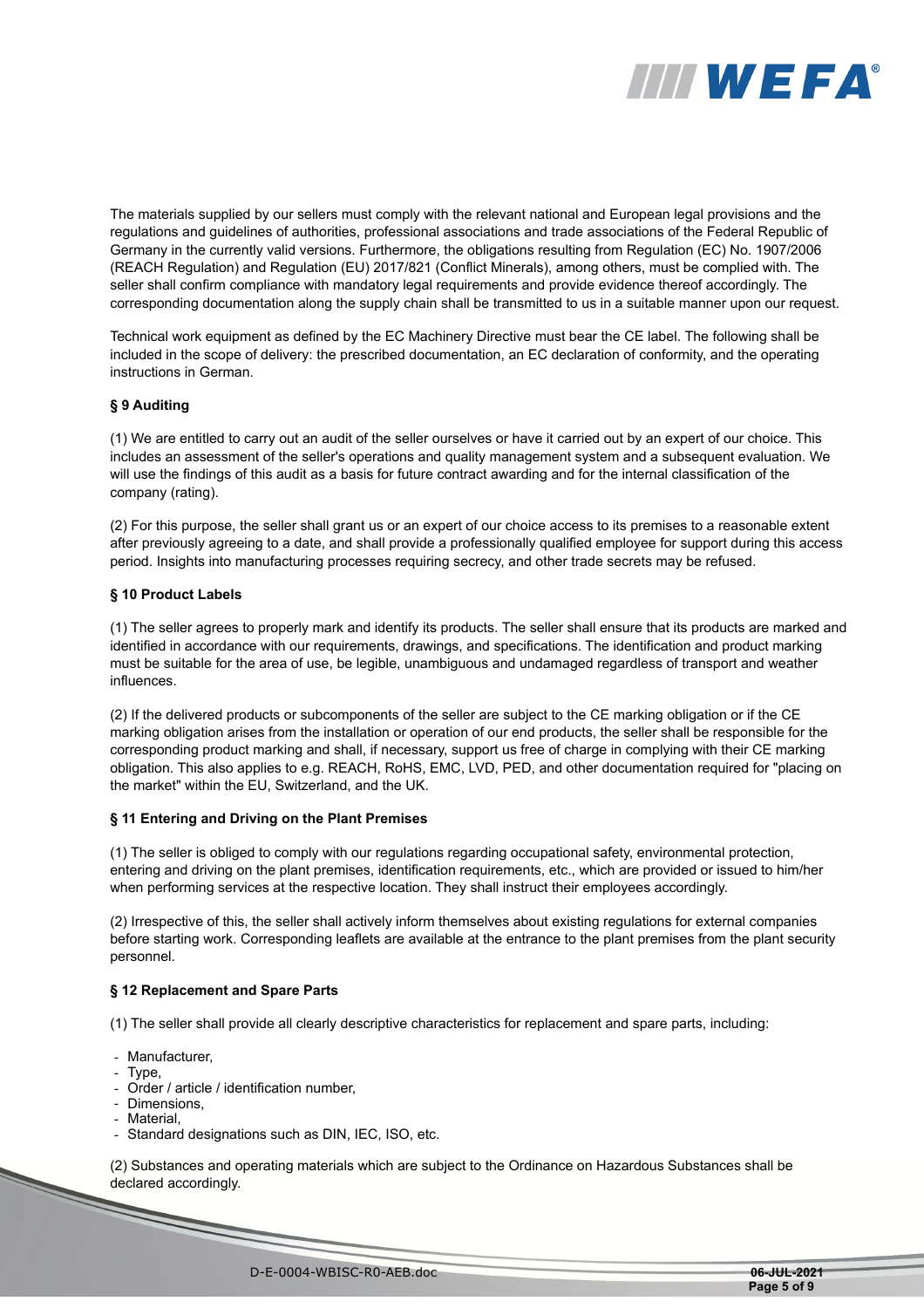

(3) If the seller intends to discontinue the production of spare parts for the goods delivered to us, they shall notify us thereof without undue delay after the decision has been made to discontinue such production. This decision must be made at least one year prior to the discontinuation of production.

#### **§ 13 Proof of Performance and Acceptance**

Proof of performance and acceptance shall be carried out by the seller free of charge, shall be recorded in writing, and shall require countersignature or confirmation by us.

## **§ 14 Defective Deliveries**

(1) The statutory provisions shall apply to our rights in the event of material defects and defects of title for the goods (including incorrect delivery and insufficient delivery as well as improper assembly, defective assembly, operating or instruction manual) and in the event of other breaches of duty by the seller, unless otherwise stipulated below.

(2) In accordance with the statutory provisions, the seller shall be liable in particular for ensuring that the goods have the agreed-upon quality at the time of transfer of risk to us. In any case, those product descriptions which - in particular by designation or reference in our order - are the subject matter of the respective contract or were included in the contract in the same way as these GPC shall be deemed to be an agreement on the quality. It makes no difference whether the product description originates from us, from the seller, or from the manufacturer.

(3) We shall not be obliged to inspect the goods or to make special inquiries about any defects upon conclusion of the contract. In partial deviation from Section 442 (1) sentence 2 of the German Civil Code (BGB), we shall therefore also be entitled to claims for defects without restriction if the defect remained unknown to us due to gross negligence at the time of conclusion of the contract.

(4) The statutory provisions (§§ 377, 381 HGB) shall apply to the commercial duty to inspect and give notice of defects, subject to the following stipulation: Our duty to inspect shall be limited to defects which become apparent during our incoming goods inspection under external examination including the delivery documents (e.g. transport damage, wrong delivery and insufficient delivery) or which are recognizable during our quality control in the random sampling procedure. Insofar as acceptance has been agreed upon, there shall be no obligation to inspect. Otherwise, it shall depend on the extent to which an inspection is feasible in the ordinary course of business, taking into account the circumstances of the individual case. Our obligation to give notice of defects discovered later shall remain unaffected. Notwithstanding our duty to inspect, our complaint (notice of defect) shall be deemed to have been made without undue delay and in good time if it is sent within 10 working days of discovery or, in the case of obvious defects, of delivery.

(5) Subsequent performance shall also include the removal of the defective goods and their re-installation, provided that the goods have been installed in another item or attached to another item in accordance with their type and intended use; our statutory claim to reimbursement of corresponding expenses shall remain unaffected. The expenses necessary for the purpose of inspection and subsequent performance shall be borne by the seller even if it turns out that there was actually no defect. Our liability for damages in the event of an unjustified request to remedy a defect shall remain unaffected; in this respect, however, we shall only be liable if we recognized or were grossly negligent in not recognizing that there was no defect.

(6) Notwithstanding our statutory rights and the provisions in Par. 5, the following shall apply: If the seller fails to meet their obligation of subsequent performance - at our option by remedying the defect (subsequent improvement) or by delivering an item free of defects (replacement delivery) - within a reasonable period of time set by us, we may remedy the defect ourselves and demand reimbursement from the seller of the expenses required for this purpose or a corresponding advance payment. If subsequent performance by the seller has failed or is unreasonable for us (e.g. due to particular urgency, risk to operational safety or imminent occurrence of disproportionate damage), no deadline needs to be set; we shall inform the seller of such circumstances without undue delay, if possible in advance.

(7) Otherwise, in the event of a material defect or defect of title, we shall be entitled to reduce the purchase price or to withdraw from the contract in accordance with the statutory provisions. In addition, we shall be entitled to claim damages and reimbursement of expenses in accordance with the statutory provisions.

#### **§ 15 Supplier Recourse**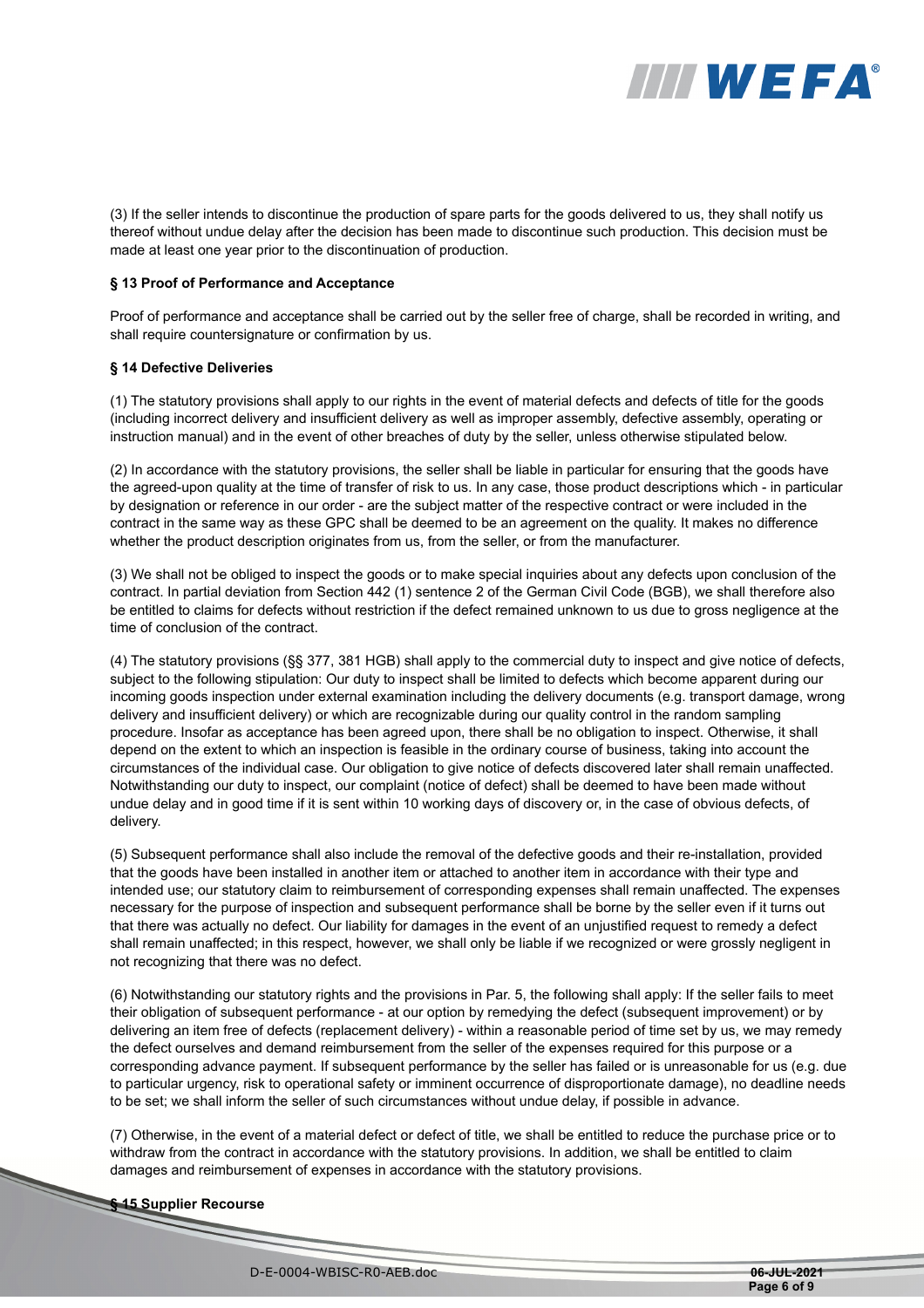

(1) We shall be entitled to our legally determined recourse claims within a supply chain (supplier recourse pursuant to §§ 445a, 445b, 478 BGB) without limitation in addition to the defect claims. In particular, we shall be entitled to demand from the seller exactly the type of subsequent performance (repair or replacement delivery) that we owe to our customer in the individual case. Our statutory right of choice (§ 439 para. 1 BGB) shall hereby not be restricted.

(2) Before we acknowledge or fulfill a claim for defects asserted by our customer (including reimbursement of expenses pursuant to Sections 445a (1), 439 (2) and (3) of the German Civil Code), we shall notify the seller and request a written statement, briefly presenting the facts. If a substantiated statement is not made within a reasonable period of time and if no amicable solution is reached, the claim for defects actually granted by us shall be deemed to be owed to our customer. In this case, the seller shall be responsible for proving the contrary.

(3) Our claims from supplier recourse shall also apply if the defective goods have been further processed by us or another business, e.g. by incorporating the goods into another product.

## **§ 16 Producer Liability**

(1) If the seller is responsible for product damage, they shall indemnify us against third-party claims to the extent that the cause lies within their sphere of control and organization and they are liable themselves in relation to third parties.

(2) Within the scope of their indemnification obligation, the seller shall reimburse expenses pursuant to Sections 683 and 670 of the German Civil Code (BGB) arising from or in connection with a claim by third parties including recall actions carried out by us. We shall inform the seller about the content and scope of recall measures - to the extent possible and reasonable - and give them the opportunity to make a statement. Any further legal claims shall remain unaffected.

(3) The seller shall take out and maintain product liability insurance with a lump sum coverage of at least EUR 5 million per personal injury/property damage.

#### **§ 17 Third Party Property Rights**

The seller warrants that the rights of third parties do not conflict with the intended use of the purchased goods, in particular that the property rights of third parties are not violated. If claims are nevertheless asserted against us due to a possible infringement of third party rights, e.g. copyrights, patents and other industrial property rights, the seller shall indemnify us against such claims and against any performance in connection therewith.

#### **§ 18 Customs, Origin and Export Control**

(1) The seller shall comply with all applicable laws and regulations, in particular with respect to customs and export control (including U.S. and locally applicable export control laws), as well as all security and supply chain requirements.

(2) Together with the order confirmation, the seller shall provide us with all information and data in writing, which we require in order to comply with the applicable foreign trade law in case of export and import as well as in case of resale when re-exporting the goods and services, in particular for each individual good/service:

- The statistical commodity code according to the current commodity classification of foreign trade statistics and the HS ("Harmonized System") code
- All applicable export list numbers
- The "Export Control Classification Number" according to the "U.S. Commerce Control List" (ECCN), if the product is subject to the "U.S. Export Administration Regulations"
- The country of origin (non-preferential origin) and,
- If requested by the purchaser: the seller's declarations of preferential origin (for European sellers) or certificates of preferences (for non-European sellers).
- (3) The seller is obliged to submit export control and foreign trade data.

#### **§ 19 Statute of Limitations**

(1) The mutual claims of the contracting parties shall become statute-barred in accordance with the statutory provisions unless otherwise stipulated below.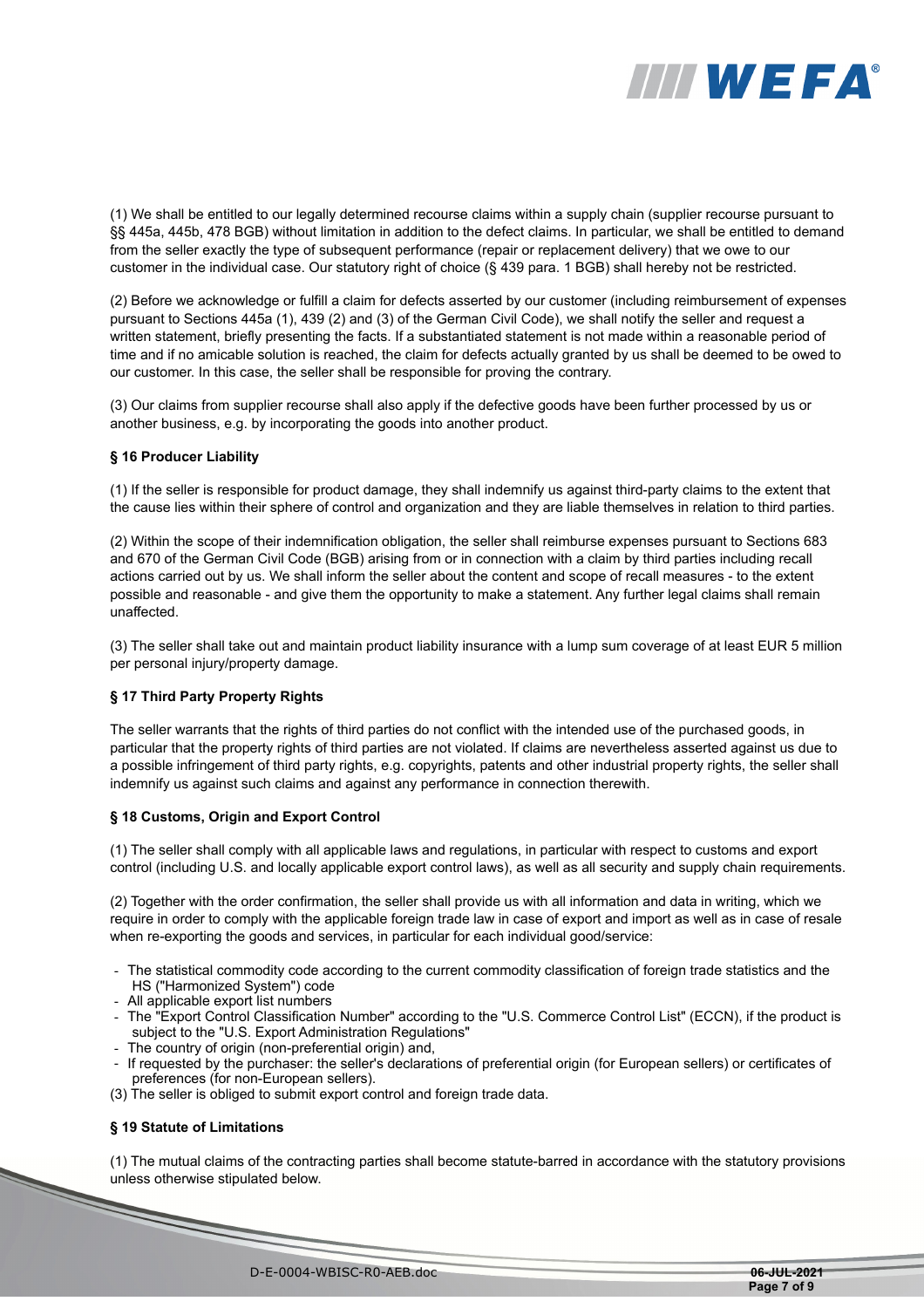

(2) Notwithstanding Section 438 (1) No. 3 of the German Civil Code (BGB), the general limitation period for defect claims shall be 3 years from the transfer of risk. Insofar as acceptance has been agreed upon, the limitation period shall commence upon acceptance. The 3-year limitation period shall apply mutatis mutandis to claims arising from defects of title, whereby the statutory limitation period for claims in rem of third parties for surrender of goods (Section 438 (1) No. 1 BGB) shall remain unaffected; in addition, claims arising from defects of title shall in no case become time-barred as long as the third party can still assert the claim against us - in particular in the absence of a limitation period.

(3) The limitation periods of the law on sales including the aforementioned extension shall apply - to the extent provided by law - to all contractual claims for defects. Insofar as we are also entitled to non-contractual claims for damages due to a defect, the regular statutory limitation period shall apply (§§ 195, 199 BGB), unless the application of the limitation periods of the law on sales leads to a longer limitation period in individual cases.

## **§ 20 Legal Minimum wage**

(1) The seller ensures that since January 1, 2015, the effective date of the Minimum Wage Act in Germany, and in the future, it will pay its employees a remuneration at least equal to the statutory minimum wage falling within the scope of application of the Minimum Wage Act in its currently valid version.

(2) The seller undertakes to engage only those subcontractors or temporary employment agencies that pay their employees covered by the Minimum Wage Act a wage that at least corresponds to the minimum wage set by the legislator at the time. The seller shall further agree to monitor its subcontractors and temporary employment agencies used in this respect accordingly.

(3) The seller shall be obligated to provide us upon our request with proof that the employees under this contract have been paid the minimum wage according to the Minimum Wage Act during the term of the contractual relationship. This proof is be provided on a monthly basis but no later than three months after the performance of the work (e.g., by submitting anonymized wage/salary statements including the hours worked and the remuneration paid therefore). The seller also agrees to submit, at our request, monthly proof that the minimum wage has been paid by the subcontractors or temporary employment agencies to their employees according to the Minimum Wage Act.

(4) Should the seller fail to comply with the obligation to inspect, despite being requested to do so by us, we shall be entitled to a right of retention pursuant to Sections 320, 273 of the German Civil Code (BGB) amounting to 20% of the net order sum invoiced for the respective months plus VAT from the seller.

(5) The further liability provisions in this agreement shall remain unaffected by the liability according to the aforementioned paragraphs 1 -4 and their consequences in connection with the Minimum Wage Act.

# **§ 21 Applicable Law and Jurisdiction**

(1) The law of the Federal Republic of Germany shall apply to these GPC and the contractual relationship between us and the seller to the exclusion of international uniform law, in particular the UN Convention on Contracts for the International Sale of Goods.

(2) If the seller is a merchant in the sense of the German Commercial Code, a legal entity under public law or a special fund under public law, the exclusive - also international - place of jurisdiction for all disputes arising from the contractual relationship shall be our registered office in 78224 Singen, Germany. The same shall apply if the seller is an entrepreneur in the sense of § 14 BGB (German Civil Code). However, we shall in all cases also be entitled to take legal action at the place of performance of the delivery obligation in accordance with these GPC or a prior individual agreement or at the seller's general place of jurisdiction. Overriding statutory provisions, in particular regarding exclusive jurisdiction, shall remain unaffected.

**Service Service Service** 

Please note:<br>In accordance with the provisions of the Federal Data Protection Act, we would like to point out that we maintain computer systems, and, in this context, we also store the data received as a result of the business relationship with the seller.